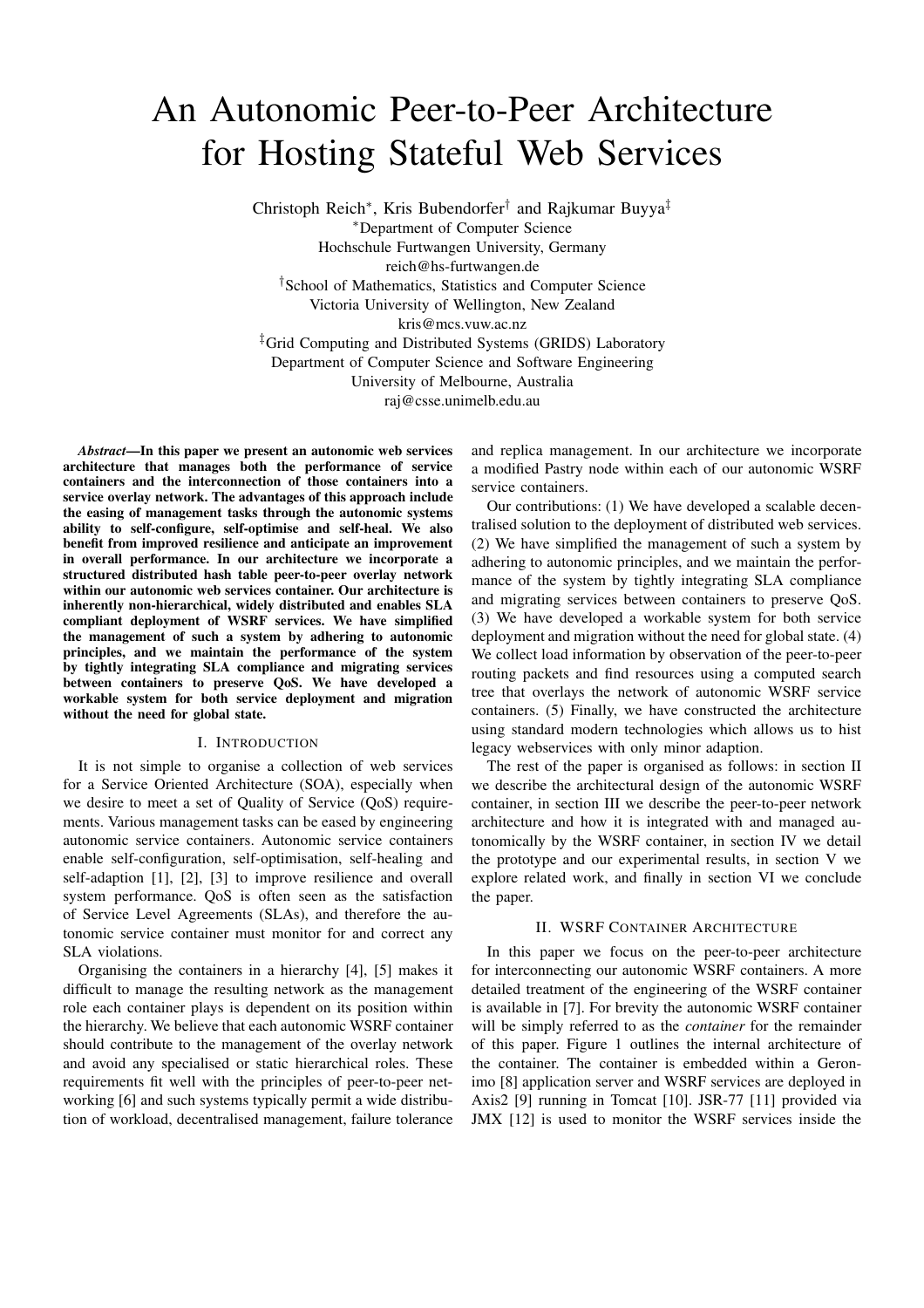service container (e.g. request counter, processing time, etc.). MAPE [13] is implemented using Geronimo's GBeans [14] and provides autonomic management and utilises SLAs and performance metrics to trigger self managing operations such as service migration.



Fig. 1. Internal structure of the WSRF container

An SLA for each service is registered with the host container when the service is deployed. The SLA encodes three differentiated service levels, gold, red and green (priority is in the given order). These service levels define the acceptable performance limits for each service level. In addition to QoS monitoring, we also use these service levels to rank services for deployment or migration. For example, gold services are the most valuable and are therefore prioritised during deployment and are only migrated as a last resort. A more detailed description of the SLA and differentiated service levels is available in an earlier paper [15].

If a container is not able to internally (within the container) resolve an actual or a predicted SLA violation detected via the MAPE-K loop, it will generate a *help* message indicating which resource is oversubscribed. This message is delivered to a subset of containers, which in response generate a specific health value (H-value) computed using a health metric (Hmetric) and biased towards the oversubscribed resource. The H-metric is detailed in [15], but in essence, each monitored resource is normalised and then all of the resources are summed and normalised. This allows the state of the responding machine to be summarised in a single comparable number, but permits the particular resource of interest to carry more weight when selecting a destination for migration. To emphasise, two simultaneous requests with different violating resources, will result in different H-value responses from the same container.

# III. CONTAINER PEER-TO-PEER ARCHITECTURE

To build scalable, flexible, self configuring autonomic service overlay network, each container contributes to the management of the overlay network and avoids all specialised and static roles. The lack of specialised or static roles increases robustness in case of failure, and most importantly permits a



Fig. 2. Peer-to-peer network interconnection of the WSRF service container

wide distribution of workload. In particular we want services to be locatable within the network without relying on a centralized index server. This will avoid any single point of failure in the system. Pastry [6] is a good fit with our design requirements and was used as the basis for our peer to peer network. To store data each data object Pastry maps to the numerically closest real storage node (both node ID and data object ID are hashed). Thus, each storage node in the network is responsible for storing objects with numerically close IDs, and the resulting load is distributed evenly by the SHA-1 hash function. Figure 2 illustrates the extension of the container to integrate a customized peer-to-peer node and routing servlet within the Geronimo application server. The modified peer-topeer node stores a mapping of Service ID to Container ID. For this paper we have made the simplifying assumption that the containers and services all belong to the same organisation. With our simplifying assumption, peer-to-peer problems such as churn [16] are not a significant. Service discovery takes place outside of our architecture, using any of the many available systems (such as the Globus MDS). The following subsections III-A through III-E outline our architecture based on the operating phases of the system, e.g. service access, creation, deployment, and maintenance.

## *A. Creation and Initialisation Phase*

New containers join the network via any existing container, through which they bootstrap themselves into the network. The degree to which resources are normalised during the calculation of the H-value needs to be common throughout the network so that containers may be compared. If the new container advises that it has more memory or a higher MIPS performance than the current maximums, then its values are selected as the new maximums for normalisation and are propagated via sequential ring traversal to all containers in the network. The maximums have associated version numbers (derived from the source machine ID) and only normalized values with the same version numbers are comparable. This is to prevent incorrect migration decisions between nodes using different normalization maximums that could occur during the propagation of new values through the ring.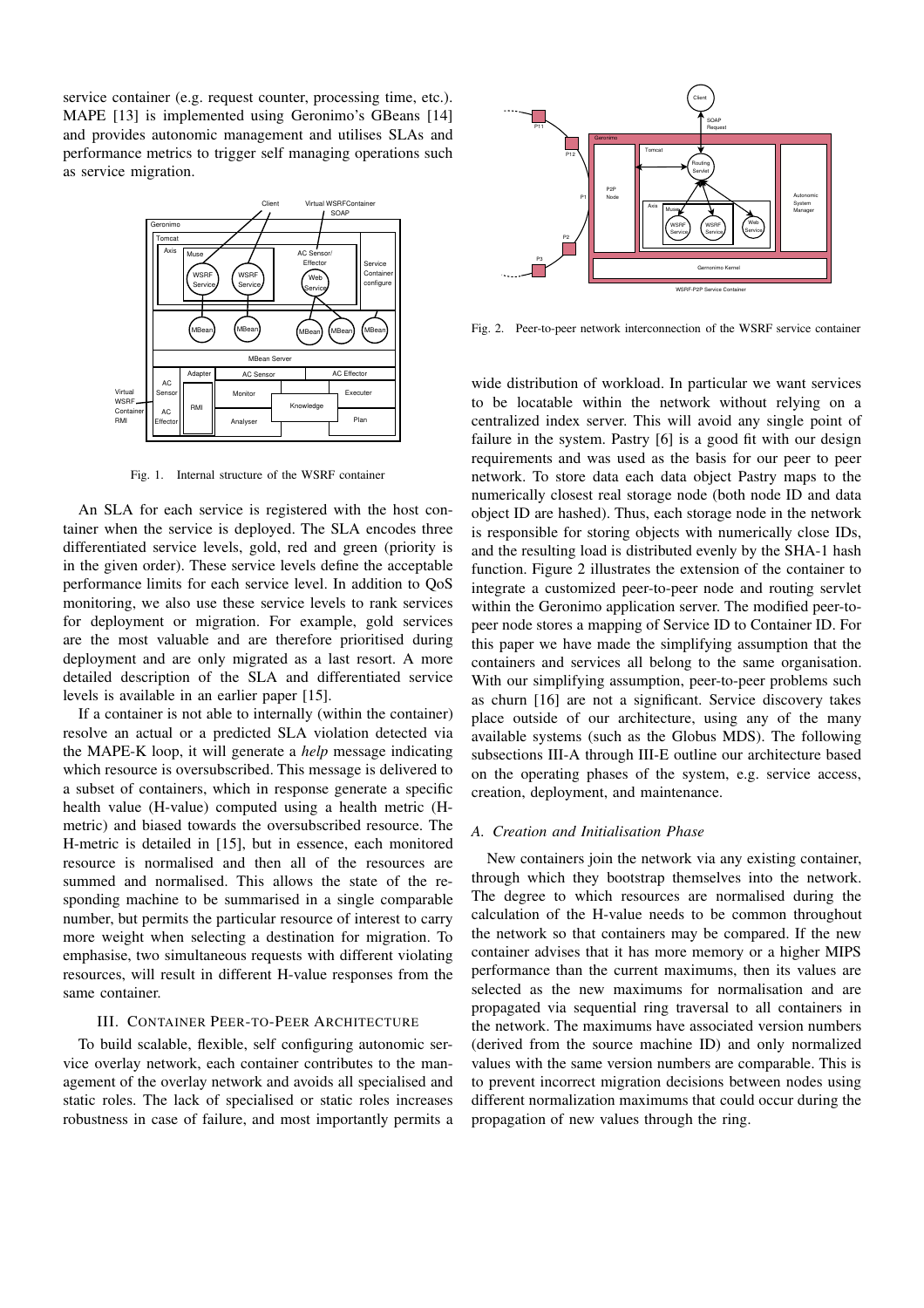# *B. Container Discovery*

In a ring overlay network there is no hierarchy to determine how a potential host container should be queried for its Hvalue. As we want a scalable overlay network, solutions such as broadcast and sequential ring traversal are not plausible. Our solution is to treat the ID space of the containers as evenly populated and to compute an overlay binary query tree. Algorithm 1 findIDs gives the algorithm used to find the children of a container  $(id)$  to depth level. In order to balance load and void containers becoming hot-spots, we often pick a random container as root and balance the load by computing different search trees for subsequent queries.

| <b>Algorithm 1</b> Pseudo-code for findIDs                               |
|--------------------------------------------------------------------------|
| <b>input</b> level, id                                                   |
| output $C$                                                               |
| if level $\lt{max}$ then                                                 |
| $o = \frac{max}{2^{level+1}}$                                            |
| $C1 \leftarrow \text{findIDS}(level + 1, \text{mod}(max + id - o, max))$ |
| $C2 \leftarrow \text{findIDS}(level + 1, \text{mod}(max + id + o, max))$ |
| end if                                                                   |
| return $C1 \cup C2$                                                      |

For example, for a maximum container ID of 191 (max), a maximum level of 3 ( $maxlvl$ ) and using container 31 (*id*) as the root, the resulting set  $C$  is  $\{31, 175, 143, 189, 69,$ 37, 83}. The algorithm is also easily modified to find only the containers within a specific level. This is very useful and efficient; say your query was unsuccessful at a depth of 2, you can simply compute the containers for level 3 and you need not revisit the containers from level 2 during the level 3 query. The example given in Figure 3, in which container 31 has experienced an SLA violation, illustrates this.

# *C. WSRF Service Deployment Phase*

Services can be deployed at any time during the life of a WSRF-peer-to-peer container network. However bulk service deployment into a new network is somewhat of a special case as we desire to have a good initial distribution of services to containers to minimise the amount of QoS maintenance required later on. This phase of operation is essentially *initial placement* [17]. We distinguish 2 types of services that apply during initial placement:

- Constrained services: These services have specific location dependencies. For example, if the service needs to be close to an existing database or other unique resource. These requirements are spelt out in the SLA governing the execution of this service along with other more flexible requirements such as the type of machine, hard disk speed, etc.
- Unconstrained services: These services have no special requirements for the location. They can be deployed anywhere, providing the container's performance is sufficient to meet the other SLA specifications. Unconstrained SLAs are differentiated into three classes, Gold, Red and Green [15].



Fig. 3. H-value query and resulting migration as a response to an SLA violation at container 31. Container 31 starts by computing a level 2 overlay tree and issues a help message to containers  $\{69 \text{ and } 175\}$ . These container IDs are resolved to real containers 67 and 162, which return their H-values and willingness to receive a service migration. In this case container 67 is refusing incoming migrations and 162 is overloaded. Container 31 then computes the container IDs for level 3, {37, 83, 143 and 189} and sends the help message to these containers. When the container IDs are resolved to real containers the duplicates (37  $\rightarrow$  31) and (83  $\rightarrow$  67) are detected as having duplicate message version numbers and are discarded by the containers themselves. Container 184 is selected as the migration destination and service S is migrated.

When performing the initial bulk deployment of services to a new container network, the order of the service placement is important. In this case, we select the constrained services first and place these such that their SLA requirements are met. We next deploy the unconstrained services slotting in around the deployed constrained services. However, were the same container to be used as the root for these deployments, then the H-value queries would all query the same nodes and give very poor efficiency and resulting distribution. So, during deployment we pick a random container as the root for each unconstrained deployment and begin the search from that point.

Deploying into an existing network is slightly different. Unconstrained services are placed on the first container for which the H-value query returns a sufficiently low H-value and will therefore not cause an SLA violation. For constrained services, there is no choice about the destination container, and as such the service must be placed there. This can have the effect of introducing SLA violations for the chosen container, and we rely on normal maintenance (see section III-D) to remove enough unconstrained services to return the container to SLA compliance.

# *D. Service Migration*

After the services have been initially deployed, we use service migration to ensure SLA compliant performance. At this point it is worth pointing out that not all services are candidates for migration. The constrained services mentioned in section III-C are not. Also, some of the initially unconstrained services can also not be moved at certain times due to run-time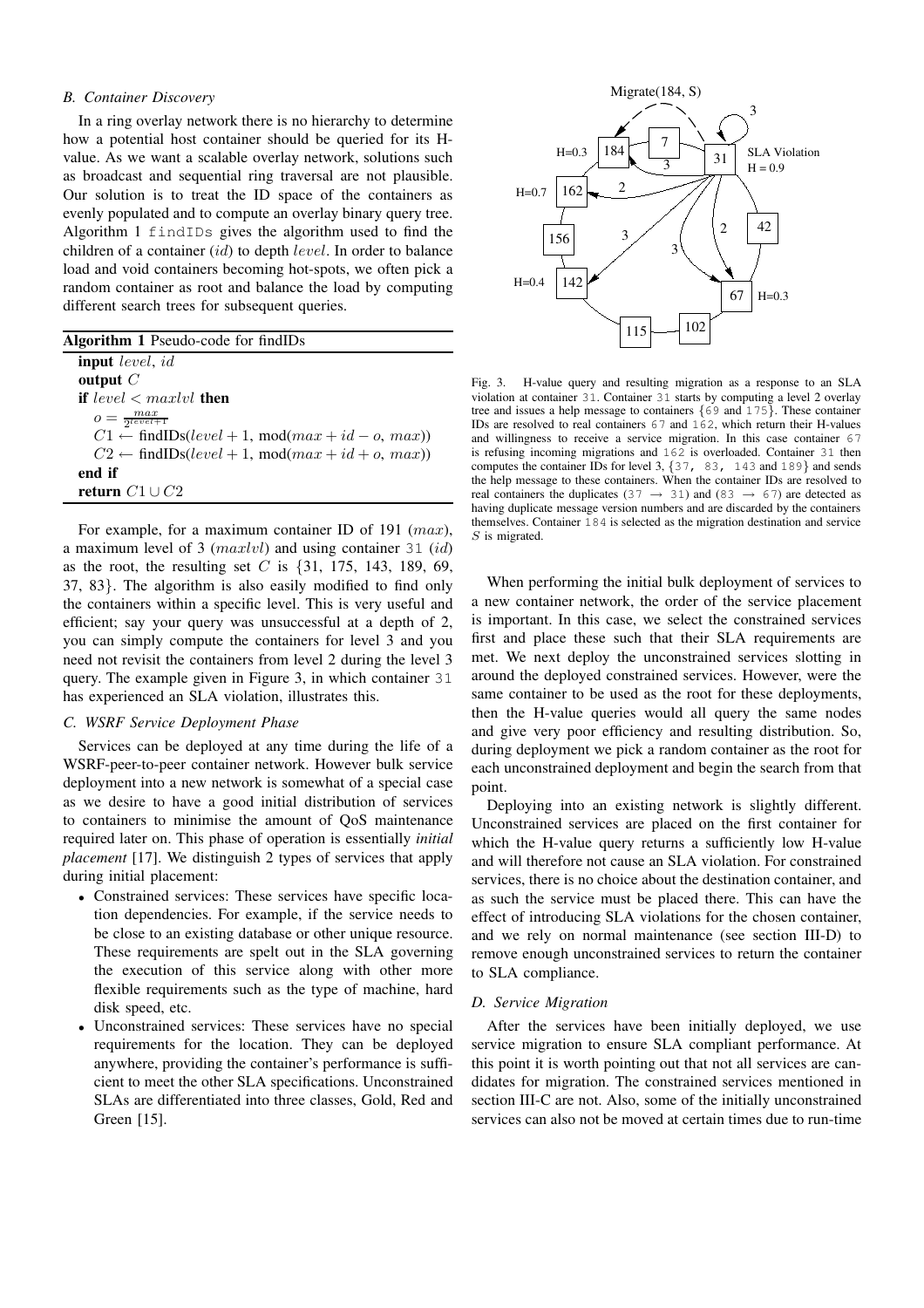constraints such as open files, locally generated data and other resources that they are consuming. We note that these services are *temporarily constrained*, and rely on the service to report to the container when it changes state between unconstrained and temporarily constrained.

There are four occasions when our system may attempt to migrate services: (1) in response to a constrained deployment (migrate unconstrained services away), (2) in response to a new container joining the network (opportunity to offload services), (3) in response to a container having few services (again, opportunity to offload services), or (4) in response to a predicted or real SLA violation. In essence our migration system is symmetrically initiated [17] where; during light loading of the system heavily loaded containers operate to offload excess workload and during heavy loading when underloaded containers operate to import workload. The following sections III-D1 through III-D3 provide algorithmic equivalents to the maintenance actions taken in the MAPE-K loop – including violations and load initiated actions.

*1) H-value Observation:* To avoid non-productive attempts to offload or obtain services, some information about the general load on the system needs to be obtained. Conventionally this is collected at a single place for easy access, however solutions are not usually scalable or robust. As H-value queries are in essence directed polls and are used to make the final placement decisions, any global information need not be completely accurate. We in fact only use this information to determine if a service migration is worth pursuing.

Our novel solution to this problem is to note that in Pastry and many other peer-to-peer systems, individual containers act as routers, as well as storage devices. When acting as a router, messages for other containers will pass through this container and we can therefore record any H-values contained in those messages. These H-values are recorded for each container (the source of the message) using a weighted decaying average  $(L_{msg.src} \leftarrow (1-\alpha)L_{msg.src} + \alpha \times msg.Hvalue)$ . The value  $\alpha$  is a tuneable parameter, and for our experiments was set to 0.5. The resulting load vector  $L$  can be used to provide an estimate on the current state of each container and the overall loading in the system. To emphasise the point, collection of this data requires *no* additional messages for communicating the system's load. The accuracy of the observation based estimates is presented in section IV-C. When a new node joins the network it has not yet been able to observe any load values in the system and therefore will have difficulty making migration decisions. This is resolved during bootstrapping, when the new node obtains the observed load values from its immediate neighbors and averages them.

*2) Under-utilized Containers:* If a container has few services or has just joined the network it may determine that it is under-utilised and will attempt to obtain services to execute. This is first step in the receiver initiated [18] phase of the receiverInitiated Algorithm 2. The next step is to examine the observed H-value. If the H-value of the current container is less than the average load in the system less the threshold  $T_{pull}$  (The threshold  $T_{pull}$  defines the amount a container must be below the average load before it will attempt to import workload), it will attempt to find a service to host by issuing a query (see section III-B) specifying it's least used resource  $r$  and query depth  $n$ . The responses to this query will be generated with reference to the specified resource and the responses received are placed in vector  $H$ . Vector  $H$  is then filtered based on whether the container is willing to offload a service to produce the vector A. The query will continue to loop increasing the depth until a source candidate has been located or until the depth of the query exceeds the maximum. The container in A returning the highest resource targeted Hvalue will be offered the opportunity to offload a service to the requesting container. It is also worth noting that in a loaded system the query should easily find workload, hence in practice we do not allow the query to exceed a depth of  $max = 3$ .

| <b>Algorithm 2</b> Pseudo-code for receiverInitiated |
|------------------------------------------------------|
| input $L$                                            |
| <b>output</b> success, failure                       |
| if this. Hvalue $\langle T_{noload}$ then            |
| if this. Hvalue $\langle average(L) - T_{pull}$ then |
| $r \leftarrow min(\forall R)$                        |
| $n \leftarrow 2$                                     |
| while A is empty & $n \leq max$ do                   |
| $H \leftarrow HvalueQuery(msg.request(r, n))$        |
| $A \leftarrow \forall h \in H \mid isAccepting(h)$   |
| inc(n)                                               |
| end while                                            |
| $source \leftarrow max(A)$                           |
| if source is not NULL then                           |
| <b>return</b> source.migrationRequest(this, r)       |
| end if                                               |
| end if                                               |
| end if                                               |
| return failure                                       |
|                                                      |

The migrationRequest Algorithm 3 is then instantiated on the selected source container. The source container verifies that it is still overloaded using threshold  $T_{loaded}$ , and then chooses and migrates an unconstrained service ranked preferentially by the target resource r.

| Algorithm 3 Pseudo-code for migration Request     |
|---------------------------------------------------|
| <b>input</b> destination, r                       |
| <b>output</b> success, failure                    |
| <b>if</b> this. Hvalue > $T_{loaded}$ <b>then</b> |
| $S \leftarrow choose(r)$                          |
| <b>if</b> $S$ is NULL then                        |
| return failure                                    |
| end if                                            |
| end if                                            |
| <b>return</b> $magnetic(S, destination)$          |

The choose Algorithm 4 selects an unconstrained service in decreasing preference from green, red and gold services.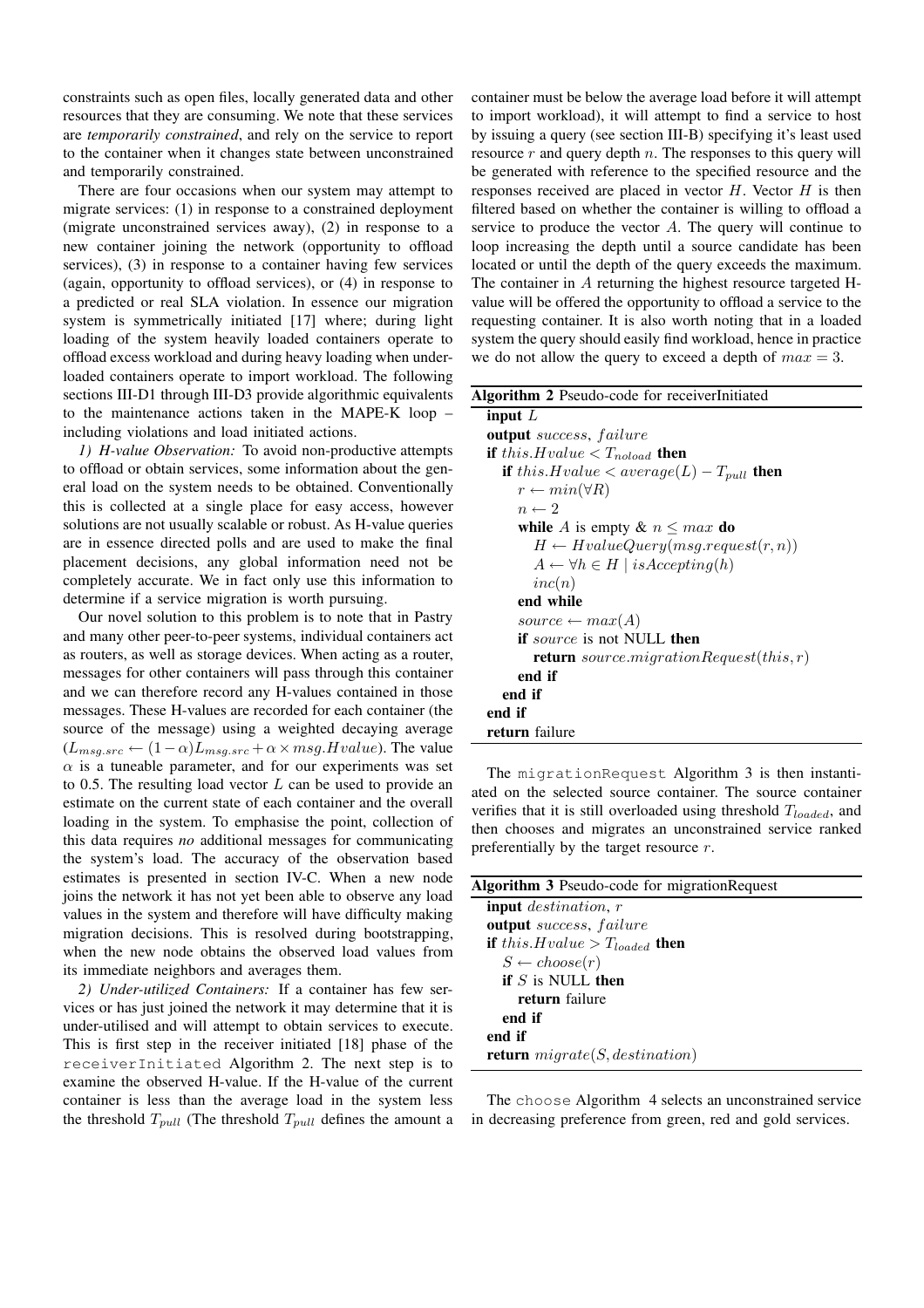#### **Algorithm 4** Pseudo-code for choose

| input r                                                        |
|----------------------------------------------------------------|
| output $S$                                                     |
| $S \leftarrow \text{NULL}$                                     |
| $S \leftarrow selectUnconstrained(green, ranked by r)$         |
| <b>if</b> $S$ is NULL then                                     |
| $S \leftarrow selectUnconstrained (red, ranked by r)$          |
| <b>if</b> $S$ is NULL then                                     |
| $S \leftarrow selectUnconstrained(gold, \text{ ranked by } r)$ |
| end if                                                         |
| end if                                                         |
| return S                                                       |

*3) Over-utilization:* A container may also attempt to offload services either in response to a constrained service deployment, or in response to a predicted or real SLA violation. In the case of a SLA violation, the violation Algorithm 5 is called from the MAPE-K loop in response to a monitored service violation. The algorithm stops registering violation events and prevents any incoming service migrations. We then obtain the violating resource  $r$  from the SLA violation event and use this resource when issuing the H-value query to locate a migration destination. The remainder of the algorithm is similar to the ReceiverInitiated Algorithm 2, except we select the destination with the lowest H-value with reference to the violating resource  $r$ , and the value of  $max$  is higher. If this search fails, then an error is generated and logged, as the system is unable to resolve the problem.

| Algorithm 5 Pseudo-code for violation              |
|----------------------------------------------------|
| Input: violation                                   |
| <b>Output:</b> success, failure                    |
| STOP registering violations                        |
| START refusing inbound service migrations          |
| $r \leftarrow violation.getResource()$             |
| $n \leftarrow 2$                                   |
| while A is empty & $n \leq max$ do                 |
| $H \leftarrow HvalueQuery(msg.request(r, n))$      |
| $A \leftarrow \forall h \in H \mid isAccepting(h)$ |
| inc(n)                                             |
| end while                                          |
| $\text{destination} \leftarrow \min(A)$            |
| if destination is not NULL then                    |
| if $migrationRequest(destination, r)$ then         |
| START registering violations                       |
| STOP refusing inbound service migrations           |
| return success                                     |
| end if                                             |
| end if                                             |
| return failure                                     |

When we are responding to a constrained deployment, we call the SenderInitiated [19] Algorithm with the observed global load vector L rather than the SLA violation. Otherwise the only differences between this algorithm and the violation Algorithm 5 are that we test that the local Hvalue is in excess of the threshold  $T_{loaded}$  and that it is also in excess of the average observed global load plus the threshold  $T_{send}$ . If a service migration is worth attempting, the container will issue identify its most oversubscribed resource  $r$  and issue an H-value query to locate a migration destination.

#### *E. WSRF Service Access*

To obtain a service, the client only needs to know a single container in the container overlay network and the service's name. Binding to the service can take place either via any known container or via a proxy. the advantage of the proxy is that we can hide rebinding when services migrate or fail or when containers fail. Another advantage of the proxy is that by picking random container IDs we can spread the load on well known containers which may become hot-spots for client requests.

#### IV. PROTOTYPE AND EVALUATION

The architecture has been implemented and installed on five machines with a small test set of webservices. However to properly exercise the prototype, we elected to use the freePastry **simulation** mode with **100 containers** and deploy a synthetic webservice workload. The code executed in the simulation was the same container code that was deployed and tested on the real machines.

The focus of this paper is on the peer-to-peer architecture for interconnecting our containers, and therefore the experiments herein are designed to support this focus. We have also investigated the QoS in terms of SLA violations in our system, and these results are available in the paper [15]. The In the first set of experiments we examined the impact of query depth on the quality of the initial distribution of services. In the second set of experiments we investigated the impact of query depth on a simple migration policy during the maintenance phase. In the third set of experiments it was our aim to find out how much global information a container could observe with no additional effort, and in the forth set of experiments we looked at the cost of duplicates during our computed binary tree H-value queries.

#### *A. Deployment*

The deployment experiments test the sensitivity of the service distribution to the depth of the H-value search. The basic premise of the experiment is the insertion of 600 services into a clean 100 container network. The 600 services were all unconstrained services and contributed load as follows: 200 services each with a H-value of 0.1; 200 services each with a H-value of 0.05; 200 services each with a H-value of 0.01. The ideal distribution is two services of H-value 0.1, 0.05 and 0.01 deployed to each container.

Figure 4 shows the result for H-value query searches from depth 1 through 4. A level 1 search simply selects a random container and the results exhibit a large std deviation of 0.22. A level 2 search obtains the H-value from 3 containers and performs significantly better (std deviation of 0.17). As the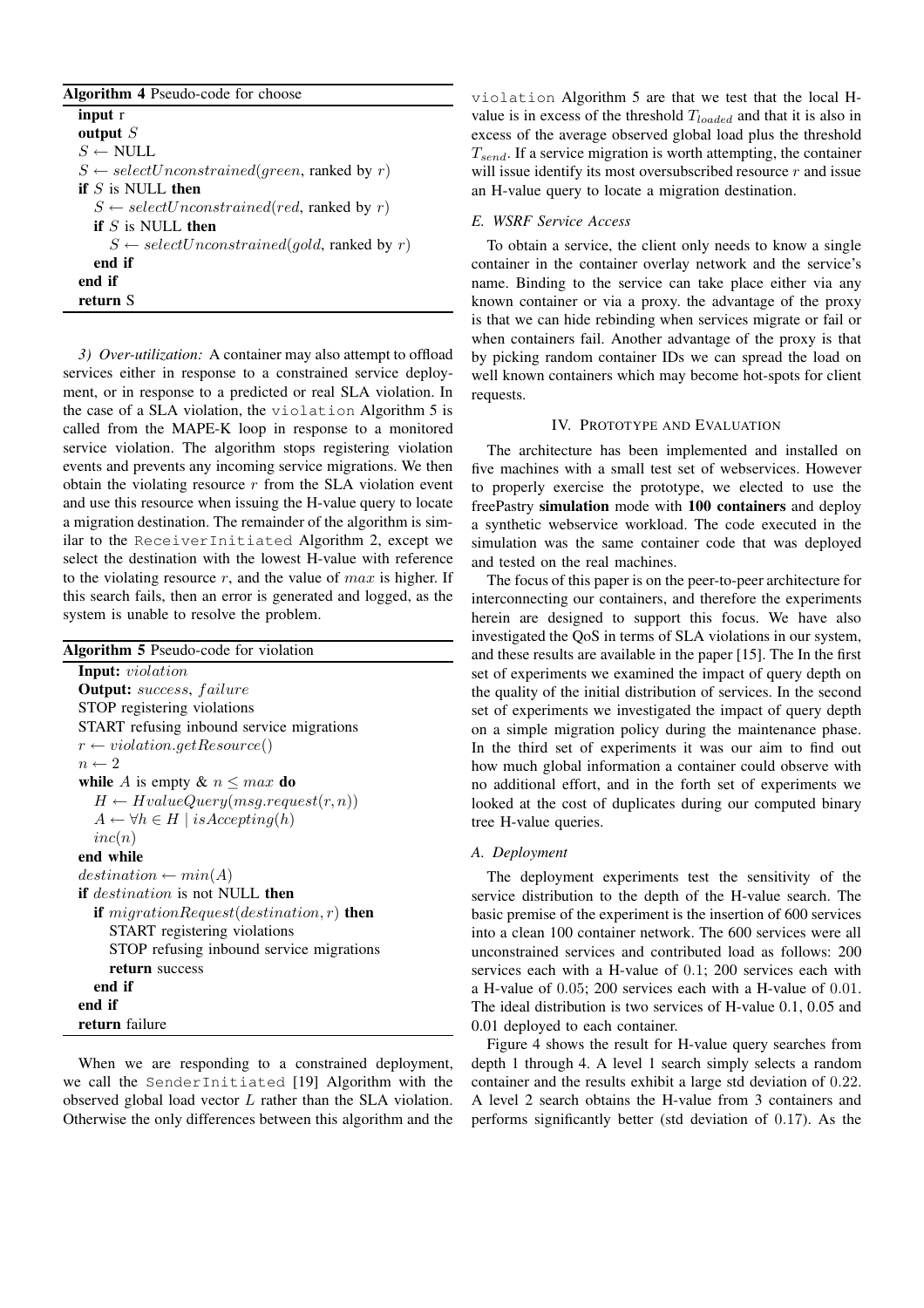

Fig. 4. This graph shows the load on each of the 100 machines as the H-value query depth is increased from 1 (random) to a tree of depth 4. The load at each machine is measured in terms of H-value, and the machines are sorted by load to enable a direct comparison of the results for each depth. The dashed line shows the ideal load, that would be seen by each machine if the distribution was perfect. As can be seen from the graph, the more levels in the H-value search, the closer the load presented to each machine approaches the ideal. For example, looking at search depth 1 and search depth 4, search depth 1 has many more overloaded and underloaded than search depth 4, this is especially evident in the first and last 20% of the machines.

depth of the search increases to 3 (std deviation of 0.11) and 4 (std deviation of 0.09) the graph demonstrates an increasing convergence to the ideal. This data suggests that in practice, a search depth of 3 or 4 would usually be sufficient.

## *B. Maintenance*

Once the initial workload has been deployed, the system needs migration to avoid SLA violations. In this experiment, the same configuration as above has been used, but after the initial deployment to a depth of 1, the experiment was permitted to enter a maintenance phase.

The depth of the H-value query in this case was limited to a depth of 2 as the results given in figure 4 show only a minor improvement in our experiments at greater depths than this, however we would expect larger networks to benefit from greater search depths. The container with the lowest H-value was selected as the destination. Even with such a simple policy and limited search depth, figure 5 shows a clear improvement to the overall performance of the system with the standard deviation decreasing from 0.22 to 0.16. Clearly there is scope for an improved migration policy, and further improvements could be expected from increasing the depth of the H-value query.

# *C. Observation and Determining Global Load*

Before we can enter either sender-initiated or receiver initiated migration mode, we need to have an estimate of the overall load in the system. This information could be obtained via a central load information repository – or via explicit polling. However, a very interesting question that arose



Fig. 5. This graph shows the load on each machine as the migration policy becomes more aggressive in finding a better host. The policy in this experiment used a load threshold of 0.8, so that only machines with a load worse than this would initiate a service migration. The load at each machine is measured in terms of H-value, and the machines are sorted by load to enable a direct comparison of the results for each depth. The dashed line shows the idealised load, that would be seen by each machine if the distribution was perfectly even. As can be seen from the graph, even with the same threshold, increasing the query depth from 1 to 2 significantly improves the distribution of services in the system.

during the design of the architecture was the extent to which the *observation* of H-value messages being routed through a container could provide a reasonable snapshot of the state whole of the system. Figure 6 shows the H-values and the containers that generated them as observed by an arbitrary container, in this case container number 90. The average of this data is 0.24 whereas the imposed average load in the system is 0.32. We believe that this is due to the fact that one help message will generate many more responses, giving a greater weighting to underloaded hosts in the system. Overloaded hosts need not respond to a help message. However this information is obtained at no additional messaging cost. More complex models with more communication between groups of observing peers that could estimate the system load more accurately are certainly possible and are worthy of future investigation. In addition, 100 nodes is a rather small network. It is not clear if there would be sufficient observed load samples in a very large network, and this is an interesting problem for future work.

#### *D. Duplicate Messages*

When the H-value queries are performed, a binary search tree is computed and overlaid on the ring. This is dependent on the uniformity of the hash and therefore where the containers happen to fall within the number space of the ring. It is clear that a simple computation to fold a binary search structure over this ring will *likely* result in duplicate H-value requests. This was emphasised in the example given in Figure 3. To resolve this problem all H-value queries have version numbers so that any duplicates can be discarded. However, we had no practical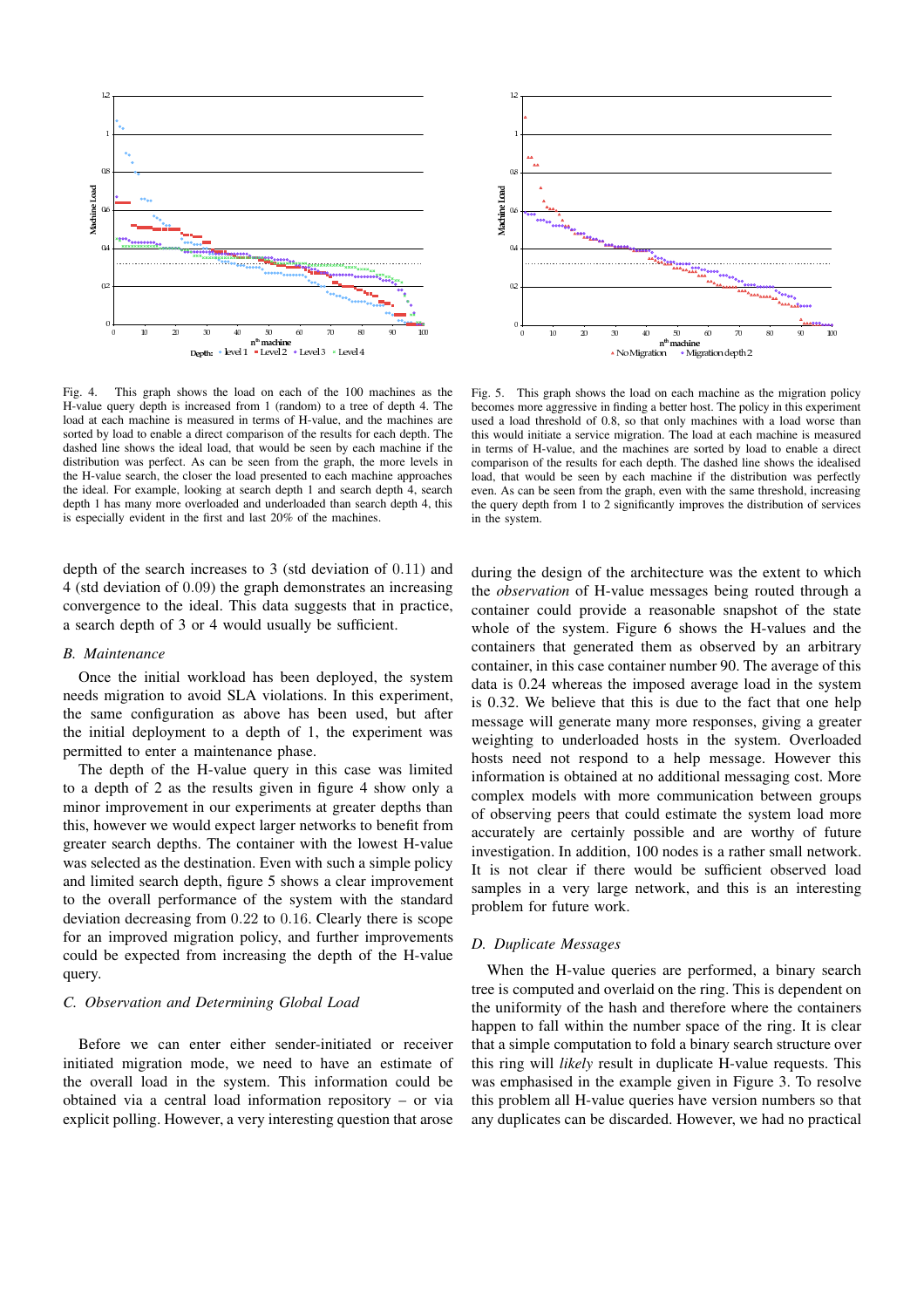

Fig. 6. This graphs shows view of the global load in the system as observed by container 90 (its load is not included in the observation data) at the end of the simulation run. This information is collected by observing H-value messages routed through container 90 on their way to other containers.

feel for the number of duplicates and how much overhead would result. Figure 7 shows the percentage of duplicate messages. With 100 containers and a query depth of 2 there are 7200 messages sent when deploying 600 services and at depth 3 there are 10800 messages.



Fig. 7. When the H-value query tree is computed, there is the possibility for some containers to occur in multiple positions within the resulting binary tree due to hash ranges resolving a single container. This graph quantifies the percentage of duplicate packets received at each container (sorted by frequency to aid comparison) for for H-value query depths of 2 and 3.

As can be seen from these graphs there is very little percentage increase in the number of duplicates as the depth of the H-value query increases. In both cases the number of duplicate packets seen by the containers is very small, and will not contribute significant overhead to the network.

#### V. RELATED WORK

There have been a number of projects focusing on autonomic behaviour for managing web services, in particular Ecosystem [3] analyses and reconfigures a service-based system (with MAPE) to satisfy SLAs with minimal resource consumption. They conclude that migration is a heavy-weight exercise and should be avoided whenever possible and that migrating services to satisfy the minimal resource consumption can lead to unnecessary overhead. Like our approach, the principle is to migrate only when resource bottlenecks occur. Hao [20] carries out migration of weblets, specialized Web services, that can be migrated, according to the round trip time, message size, data location and load of the weblet containers.

Other projects have attempted to address scalability issues including El-Darieby and Krishnamurthy [5], who partition resources into individual, cluster and grid resources. Haas et. al [4] examine the use of hierachical structures for the automated deployment of services over heterogeneous networks. They utilise QoS aware routing in the network, but do not provide any mechanisms for supporting the choice of host machines or for maintaing a larger QoS picture. Dowlatshahi et. al [21] have developed an architecture that uses a hierarchical tree structure for participating containers distant from the Internet backbone, and uses a single peerto-peer structure for service discovery at the root layer of the underlying tree structures. The key characteristics of their architecture are optimal search for both distant and close services, minimal overhead traffic, scalability, robustness, and easier QoS support. A self-organizing peer-to-peer network of resource pools managed by CONDOR has been implemented by Butt et. al [22]. Each resource manager periodically transmits a list of resources that it is willing to share to resource managers that are in close proximity. If a manager has insufficient resources to handle their jobs, they can forward some of their jobs to the advertising resource manager.

Kang et. al [23] divide SLAs into function domains (low, medium and high function domains). The 95-percentile response time of the real server is used as base for determining whether to allocate more computing resources to clients demanding a high level of service. They do not consider service migration to meet the QoS targets. Lee and Lee[24] discuss how to integrate a service provider in a negotiation framework. An important aspect is the need for a quality measurement like the H-value developed in this paper. Mikic-Rakic et. al. [25] present an applied self-reconfiguration approach to support disconnected operations by allowing the system to monitor and automatically redeploy itself.

Gokhale and Natarajan [26] have developed a model driven architecture for Grid Webservices, that ensures end-to-end QoS and tie this in to a Meta Resource broker to meet more general QoS requirements. They do not look at SLA maintenance and do not migrate services to preserve QoS. They also do not use any form of overlay network, and have not addressed the issue of scalability.

Berenbrink et. al [27] introduce a game-theoretic mechanism which they use to find suitable allocations. Each task is associated with a "selfish agent", and requires each agent to select a resource, with the cost of a resource being the number of agents to select it. Agents would then be expected to migrate from overloaded to under loaded resources until the allocation becomes balanced. This system is unlikely to scale well, as the resource discovery is centralised. The research of Zeid and Gurguis [28] aims to prove that with autonomic Web services, computing systems will be able to manage themselves as well as their relationships with each other. To achieve this objective,